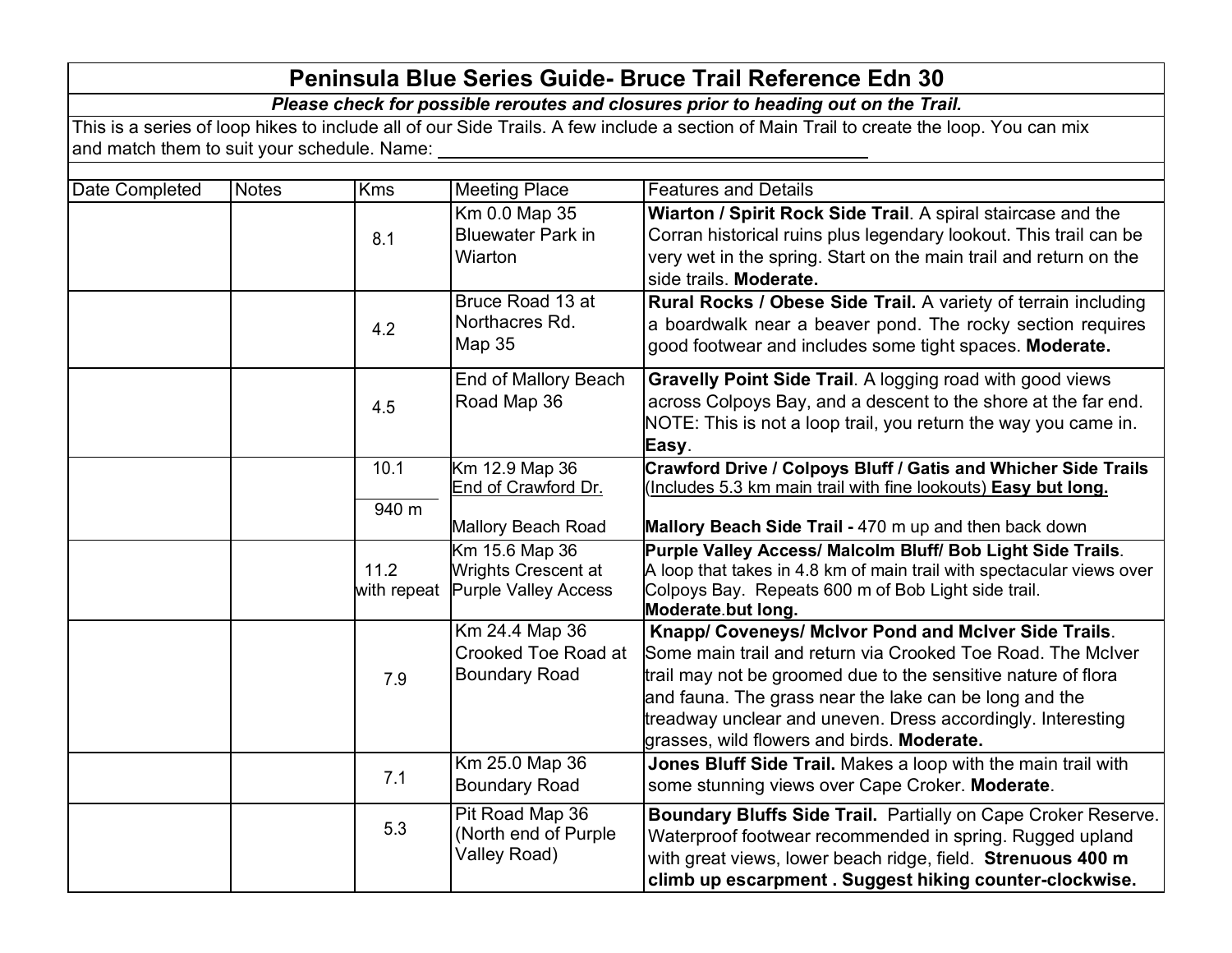## **Peninsula Blue Series Guide - Bruce Trail Reference Edn 30**

*Please check for possible reroutes and closures prior to heading out on the Trail.*

This is a series of loop hikes to include all our Side Trails. Most include a section of Main Trail to create a loop. You can mix and match them to suit your schedule. Name:

| <b>Date</b>      | <b>Notes</b> | <b>Kms</b>         | <b>Meeting Place</b>                                                  | <b>Features and Details</b>                                               |
|------------------|--------------|--------------------|-----------------------------------------------------------------------|---------------------------------------------------------------------------|
| <b>Completed</b> |              |                    |                                                                       |                                                                           |
|                  |              |                    | Km 35.8 Map 36                                                        | Harts Tongue Side Trail. Includes 5.1 km on main trail around             |
|                  |              |                    | Park Road (parking                                                    | Sydney Bay Bluff (Lookout Side Trail). This loop will be 10.0 km if       |
|                  |              | 7.1                | fee) OR $Km$ 42.6                                                     | you start at Brock Road. A shorter option (6.4 km) is to omit main        |
|                  |              |                    | Map 37 Brock Street                                                   | trail Sydney Bluff and do Harts Tongue side trail out and back            |
|                  |              |                    |                                                                       | Strenuous.                                                                |
|                  |              | 15.5               | Km 61.7 Map 37                                                        | Hopeness / Don Irish / Jack Poste Side Trails. Includes 4.3 km of         |
|                  |              |                    | <b>Richardson Road</b>                                                | main trail. Out and back on Don Irish side trail. Glacial potholes,       |
|                  |              |                    |                                                                       | lookouts over Shoal Cove on main trail Moderate but long.                 |
|                  |              |                    | Km 51.9 Map 37                                                        | Jackson's Cove with Lookout/Cannon Side Trails. Returns via 1.6           |
|                  |              | 4.0                | Jackson's Cove Road                                                   | km on main Trail Moderate.                                                |
|                  |              |                    | BTC parking area at                                                   | Pease Side Trail. A wetland, an alvar, caves and                          |
|                  |              | 5.4                | end of Scenic Caves                                                   | crevasses.1.6 km on main Trail includes Pease plaque                      |
|                  |              |                    | Road BTC Map 37                                                       | lookout to Barrier Island and a steep climb and ladder back               |
|                  |              |                    |                                                                       | up. Moderate                                                              |
|                  |              |                    | Km 58.1 Map 37                                                        | Rush Cove Side Trail (Includes 0.8 km Main Trail) A beautiful             |
|                  |              |                    | <b>Rush Cove Road</b>                                                 | piece of trail with views of the headlands up Georgian Bay to Cabot       |
|                  |              | 1.8                | BTC parking area                                                      | Head. Easy. Rush Cove Road is not maintained in winter beyond             |
|                  |              |                    |                                                                       | km 60.5.                                                                  |
|                  |              |                    | Km 67.0 Map 38                                                        | John Appleton/ Beth Gilhespy Side Trails. Follow the loop counter-        |
|                  | 7.9          |                    | Parking at Bruce Trail                                                | clockwise through the Gilhespie ST to the main Trail at the stairs. After |
|                  |              |                    | parking lot near South                                                | 1.6 km of MT, take the north arm of the Appleton ST (sharp left) and      |
|                  |              |                    | <b>Shore Road</b>                                                     | follow it back to the access. Moderate                                    |
|                  |              |                    | <b>Cemetery Road Side</b>                                             | Cemetery Rd/ Ilse Hanel/Warder Side Trails (Includes some Main            |
|                  | 9.5          | Trail parking area | Trail) These trails can also be accessed from the McCurdy Parking Lot |                                                                           |
|                  |              |                    | Map 38                                                                | on Moore Street. Cemetery Road is not maintained in winter.               |
|                  |              |                    |                                                                       | Moderate.                                                                 |
|                  |              | 15.7               | Km 81.6 Map 38                                                        | Inland / Donna Baker/McKay's Harbour/Geodetic Side Trails. 3.6            |
|                  |              | With repeats       | McCurdy Parkette on                                                   | km of Main Trail to start Inland ST. A variety of challenging terrains,   |
|                  |              |                    | Moore Street, Lion's                                                  | with potholes, lookouts, McKay Beach, Gun Point. Omit Main Trail          |
|                  |              |                    | Head                                                                  | section with Lion's Head Point. Long and Strenuous.                       |